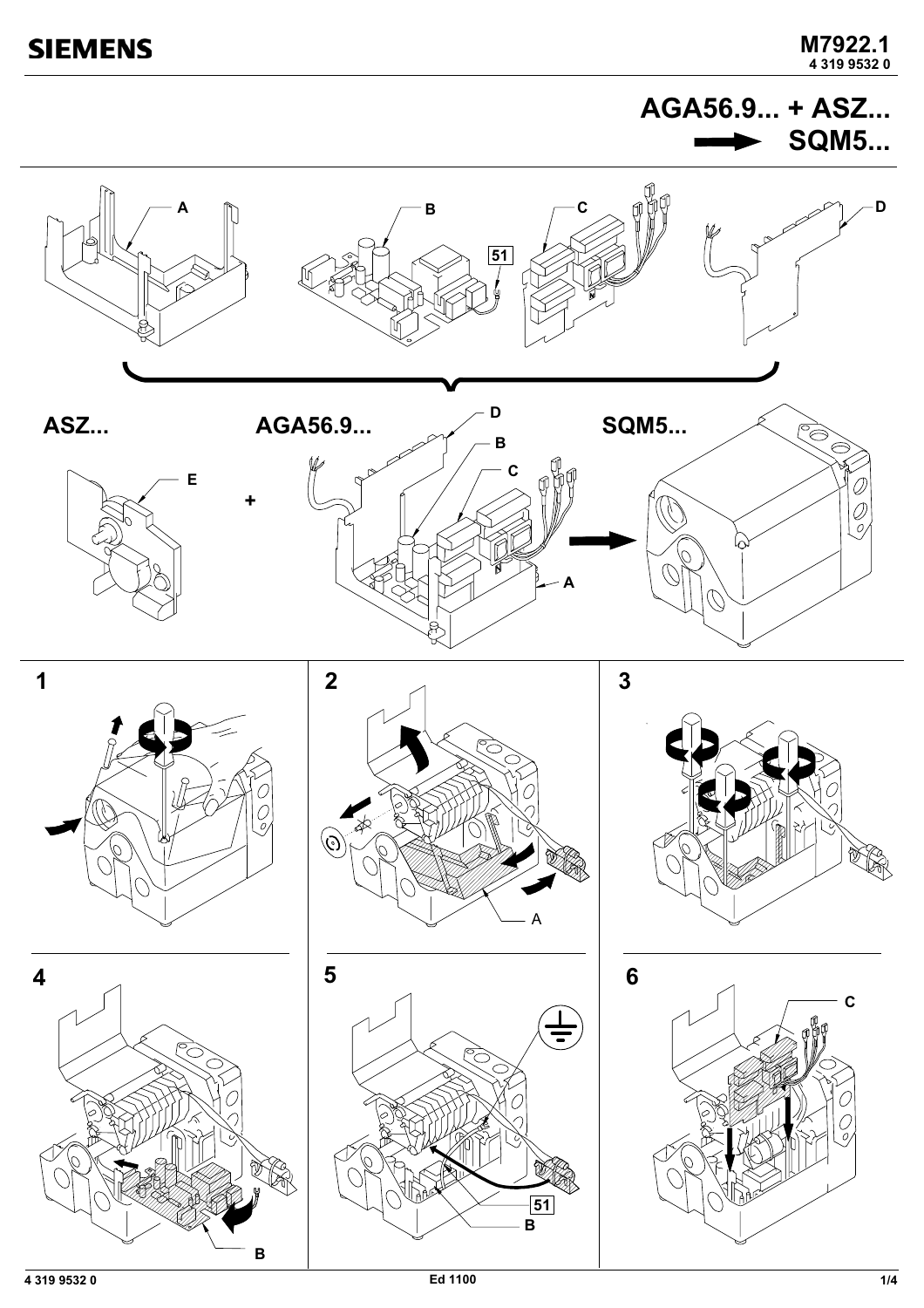









10



11



 $\circ$ 

8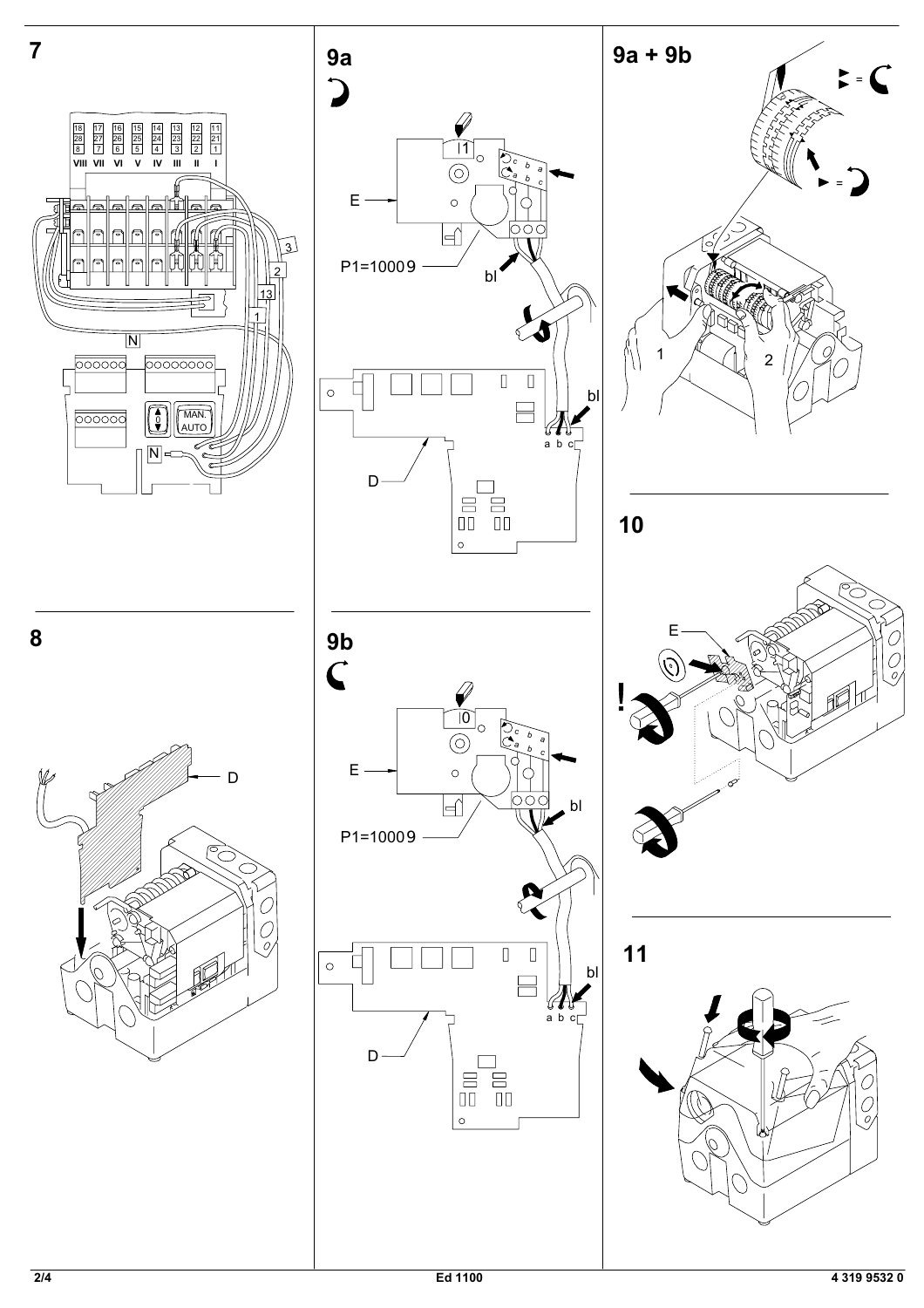